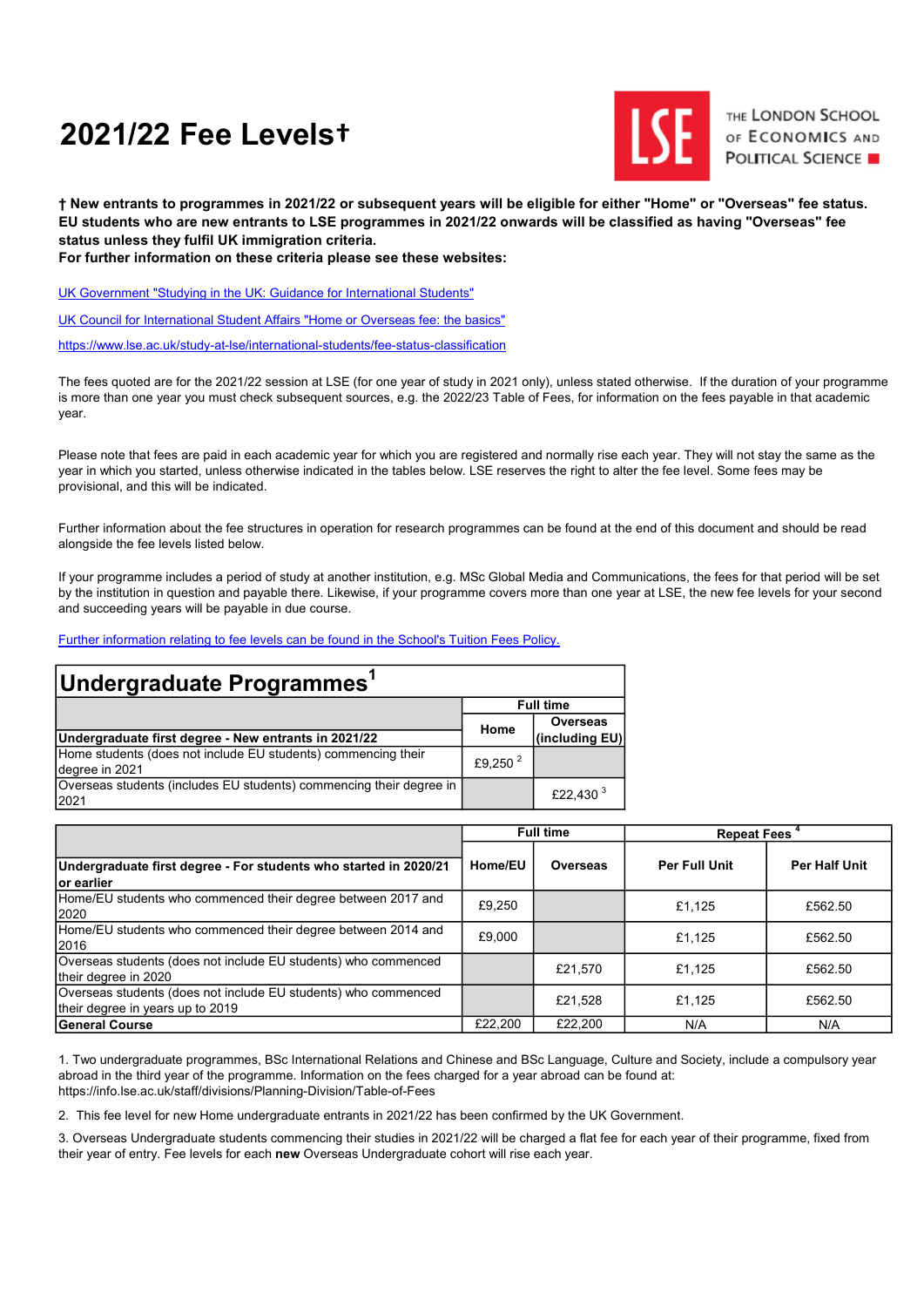4. Undergraduate programmes are not available on a part-time basis. The fees shown relate to full-time students who are allowed to repeat tuition for part of their programme of study by the Repeat Teaching Panel:

http://www.lse.ac.uk/intranet/students/academicSupportServices/RTP/home.aspx. The total fee to be paid is dependent on the number of units repeated up to a maximum fee of £4,500

# Taught Graduate Programmes (For Double Masters Programmes see section below "Double Degree and Two Year Programmes")

| A                                                 | <b>Full time</b> |                | Part time    |                        |                |
|---------------------------------------------------|------------------|----------------|--------------|------------------------|----------------|
|                                                   |                  | Overseas       | Home         | Overseas               |                |
|                                                   | Home             |                |              | (Including continuing) | (Including new |
|                                                   |                  | (Including EU) | EU students) | EU entrants)           |                |
| Diploma in Accounting and Finance                 | £26,904          | £26.904        | N/A          | N/A                    |                |
| MSc in Accounting and Finance                     | £30,360          | £30.960        | £15,180      | £15,480                |                |
| MSc in Accounting, Organisations and Institutions | £30,360          | £30.960        | N/A          | N/A                    |                |
| MSc in Anthropology and Development               | £15.216          | £23,520        | £7.608       | £11,760                |                |
| MSc in Anthropology and Development Management    | £23,520          | £23.520        | £11,760      | £11,760                |                |
| MSc in Applicable Mathematics                     | £15,216          | £23.520        | N/A          | N/A                    |                |
| MSc in Applied Social Data Science                | £30,360          | £30.960        | N/A          | N/A                    |                |

| l B                                |          | <b>Full time</b>       | <b>Part time</b>       |                |
|------------------------------------|----------|------------------------|------------------------|----------------|
|                                    | Overseas |                        | Home                   | Overseas       |
|                                    | Home     | $ $ (Including EU) $ $ | (Including continuing) | (Including new |
|                                    |          |                        | EU students)           | EU entrants)   |
| <b>IMSc in Behavioural Science</b> | £23.520  | £23.520                | £11.760                | £11.760        |

| $\mathbf C$                                    | <b>Full time</b> |                 | <b>Part time</b>       |                |
|------------------------------------------------|------------------|-----------------|------------------------|----------------|
|                                                |                  | <b>Overseas</b> | Home                   | Overseas       |
|                                                | Home             |                 | (Including continuing) | (Including new |
|                                                |                  | (Including EU)  | EU students)           | EU entrants)   |
| MSc in China in Comparative Perspective        | £15.216          | £23.520         | £7.608                 | £11,760        |
| MSc in City Design and Social Science          | £30,360          | £30.960         | £15,180                | £15,480        |
| MSc in Comparative Politics (All streams)      | £23.520          | £23.520         | £11,760                | £11,760        |
| <b>IMSc in Conflict Studies</b>                | £23.520          | £23.520         | £11.760                | £11,760        |
| MSc in Criminal Justice Policy                 | £15.216          | £23.520         | £7.608                 | £11,760        |
| MSc in Culture and Conflict in a Global Europe | £23.520          | £23.520         | £11.760                | £11,760        |
| <b>IMSc in Culture and Society</b>             | £15,216          | £23.520         | £7.608                 | £11.760        |

| D                                        |         | <b>Full time</b>   | Part time    |                        |                |
|------------------------------------------|---------|--------------------|--------------|------------------------|----------------|
|                                          |         | Overseas           | Home         | <b>Overseas</b>        |                |
|                                          | Home    |                    |              | (Including continuing) | (Including new |
|                                          |         | $ $ (Including EU) | EU students) | EU entrants)           |                |
| IMSc in Data Science                     | £30.360 | £30.960            | £15.180      | £15.480                |                |
| <b>IMSc in Development Management</b>    | £23.520 | £23.520            | £11.760      | £11.760                |                |
| MSc in Development Studies (All streams) | £15.216 | £23.520            | £7.608       | £11.760                |                |

| E                                                      | <b>Full time</b>       |                | <b>Part time</b>      |                 |
|--------------------------------------------------------|------------------------|----------------|-----------------------|-----------------|
|                                                        |                        | Overseas       | Home                  | <b>Overseas</b> |
|                                                        | Home                   | (Including EU) | (Including continuing | (Including new  |
|                                                        |                        |                | EU students)          | EU entrants)    |
| <b>IMSc in Econometrics and Mathematical Economics</b> | £30,360                | £30,960        | N/A                   | N/A             |
| MSc in Economic History (Both streams)                 | £15,216                | £23,520        | £7,608                | £11,760         |
| <b>IMSc in Economics</b>                               | £30.360                | £30.960        | N/A                   | N/A             |
| MSc in Economics (Two Year Programme)                  | See Two Year Programme |                | N/A                   | N/A             |
| <b>Section</b>                                         |                        |                |                       |                 |
| MSc in Economics and Management                        | £30,360                | £30.960        | N/A                   | N/A             |
| MSc in Economics and Philosophy                        | £23,520                | £23,520        | £11.760               | £11,760         |
| MSc in Economy, Risk and Society                       | £15,216                | £23,520        | £7,608                | £11,760         |
| MSc in Empires, Colonialism and Globalisation          | £15,216                | £23.520        | £7,608                | £11,760         |
| MSc in Environment and Development                     | £17.328                | £25.224        | £8,664                | £12,612         |
| MSc in Environmental Economics and Climate Change      | £19,368                | £26,904        | £9,684                | £13,452         |
| MSc in Environmental Policy and Regulation             | £15,216                | £23,520        | £7,608                | £11,760         |
| MSc in European and International Public Policy        | £23,520                | £23,520        | £11,760               | £11,760         |
| MSc in European Studies (Research)                     | £23,520                | £23,520        | £11,760               | £11,760         |
|                                                        |                        |                |                       |                 |

| F | <b>Full time</b>        | .<br><b>Part time</b> |          |  |
|---|-------------------------|-----------------------|----------|--|
|   | Overseas<br>- - - - - - | Home                  | Overseas |  |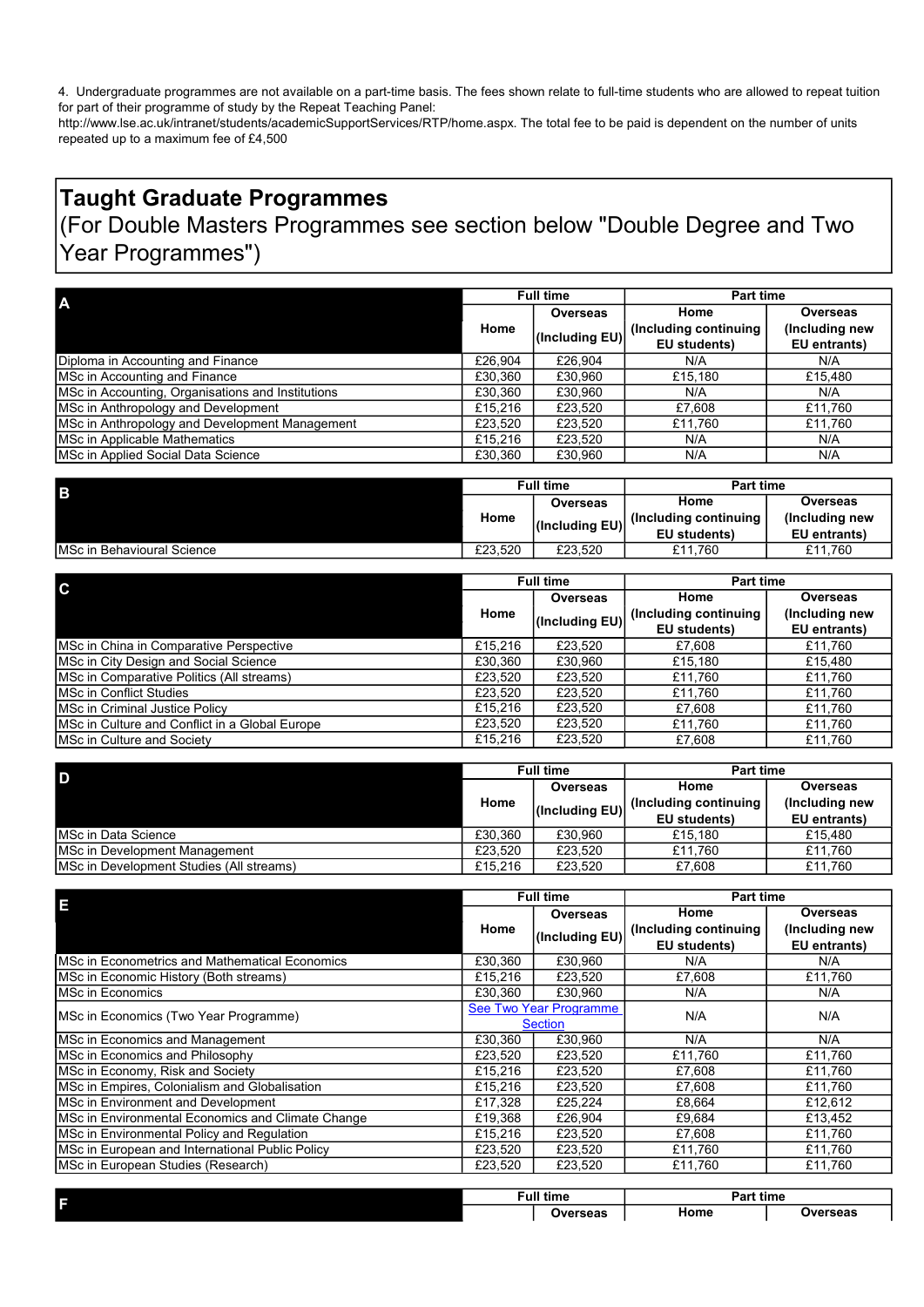|                                           | Home    | (Including EU) | (Including continuing) | (Including new |
|-------------------------------------------|---------|----------------|------------------------|----------------|
|                                           |         |                | <b>EU</b> students)    | EU entrants)   |
| IMSc in Finance (Full Time)               | £38,448 | £38,448        | N/A                    | N/A            |
| IMSc in Finance and Economics             | £30.360 | £30.960        | N/A                    | N/A            |
| <b>IMSc in Finance and Private Equity</b> | £38,448 | £38,448        | N/A                    | N/A            |
| <b>IMSc in Financial Mathematics</b>      | £30.360 | £30.960        | N/A                    | N/A            |

| G                                                       | <b>Full time</b>       |                | <b>Part time</b>       |                |
|---------------------------------------------------------|------------------------|----------------|------------------------|----------------|
|                                                         | Overseas               | Home           | Overseas               |                |
|                                                         | Home                   | (Including EU) | (Including continuing) | (Including new |
|                                                         |                        |                | EU students)           | EU entrants)   |
| MSc in Gender (All streams)                             | £15.216                | £23.520        | £7.608                 | £11.760        |
| MSc in Gender, Development and Globalisation            | £15.216                | £23.520        | £7,608                 | £11,760        |
| MSc in Gender, Media and Culture                        | £15,216                | £23,520        | £7,608                 | £11,760        |
| MSc in Gender, Peace and Security                       | £15.216                | £23,520        | £7,608                 | £11,760        |
| MSc in Gender, Policy and Inequalities                  | £15,216                | £23,520        | £7,608                 | £11,760        |
| MSc in Geographic Data Science                          | £23.520                | £23.520        | N/A                    | N/A            |
| MSc in Global Health Policy                             | £19.328                | £27.224        | £9.664                 | £13.612        |
| Global MSc in Management                                | See Two Year Programme |                | N/A                    | N/A            |
|                                                         | <b>Section</b>         |                |                        |                |
| <b>IMSc in Global Politics</b>                          | £25.224                | £25.224        | £12,612                | £12,612        |
| MSc in the Global Political Economy of China and Europe | £23.520                | £23.520        | £11.760                | £11.760        |

| П                                                              | <b>Full time</b>                                                     |              | <b>Part time</b>      |                |
|----------------------------------------------------------------|----------------------------------------------------------------------|--------------|-----------------------|----------------|
|                                                                | <b>Overseas</b>                                                      | Home         | Overseas              |                |
|                                                                | Home<br>(Including EU)                                               |              | (Including continuing | (Including new |
|                                                                |                                                                      | EU students) | EU entrants)          |                |
| <b>MA in Modern History</b>                                    | £15,216                                                              | £23.520      | £7.608                | £11,760        |
| MSc in Health and International Development                    | £15,216                                                              | £23.520      | £7.608                | £11.760        |
| MSc in Health Data Science                                     | £23.520                                                              | £23.520      | £11.760               | £11.760        |
| MSc in Health Policy, Planning and Financing                   | See How to Apply on the London School of Hygiene & Tropical Medicine |              |                       |                |
|                                                                | website                                                              |              |                       |                |
| MSc in History of International Relations                      | £15.216                                                              | £23.520      | £7,608                | £11.760        |
| MSc in Human Geography and Urban Studies (Research)            | £15.216                                                              | £23.520      | £7,608                | £11.760        |
| MSc in Human Resources and Organisations                       | £25.224                                                              | £25.224      | N/A                   | N/A            |
| MSc in Human Resources and Organisations (HRM/CIPD Specialism) | £26,232                                                              | £26,232      | £13,116               | £13,116        |
| MSc in Human Rights                                            | £17,328                                                              | £25.224      | £8.664                | £12,612        |
| MSc in Human Rights and Politics                               | £17.328                                                              | £25.224      | £8.664                | £12.612        |

|                                                                          | <b>Full time</b> |                | <b>Part time</b>       |                |
|--------------------------------------------------------------------------|------------------|----------------|------------------------|----------------|
|                                                                          | <b>Overseas</b>  |                | Home                   | Overseas       |
|                                                                          | Home             | (Including EU) | (Including continuing) | (Including new |
|                                                                          |                  |                | EU students)           | EU entrants)   |
| MSc in Inequalities and Social Science                                   | £15,216          | £23.520        | £7.608                 | £11,760        |
| MSc in International and Asian History                                   | £15.216          | £23,520        | N/A                    | N/A            |
| MSc in International Development and Humanitarian Emergencies            | £15.216          | £23.520        | £7.608                 | £11,760        |
| <b>I</b> MSc in International Health Policv                              | £18,336          | £26.232        | £9.168                 | £13,116        |
| MSc in International Migration and Public Policy                         | £23,520          | £23,520        | £11,760                | £11,760        |
| MSc in International Political Economy (Both streams)                    | £25.224          | £25.224        | £12,612                | £12,612        |
| MSc in International Relations (Both streams)                            | £25,224          | £25,224        | £12,612                | £12,612        |
| MSc in International Social and Public Policy (All streams) <sup>5</sup> | £15,416          | £23,720        | £7,808                 | £11,960        |

|                                   |          | <b>Full time</b> | <b>Part time</b>       |                |
|-----------------------------------|----------|------------------|------------------------|----------------|
|                                   | Overseas |                  | Home                   | Overseas       |
|                                   | Home     | (Including EU)   | (Including continuing) | (Including new |
|                                   |          |                  | EU students)           | EU entrants)   |
| <b>ILLM</b>                       | £17.328  | £25.224          | £8.664                 | £12.612        |
| MSc in Local Economic Development | £15.216  | £23.520          | £7.608                 | £11.760        |

| M                                                               | <b>Full time</b> |                | Part time             |                |
|-----------------------------------------------------------------|------------------|----------------|-----------------------|----------------|
|                                                                 | Home             | Overseas       | Home                  | Overseas       |
|                                                                 |                  | (Including EU) | (Including continuing | (Including new |
|                                                                 |                  |                | EU students)          | EU entrants)   |
| MSc in Management (12-Month Programme) <sup>6</sup>             | £33,360          | £33.360        | N/A                   | N/A            |
| MSc in Management and Strategy                                  | £30.360          | £30.960        | N/A                   | N/A            |
| MSc in Management of Information Systems and Digital Innovation | £30.360          | £30.960        | £15.180               | £15.480        |
| MSc in Marketing                                                | £30.360          | £30.960        | £15,180               | £15.480        |
| <b>IMSc in Media and Communications (All streams)</b>           | £23.520          | £23.520        | £11.760               | £11.760        |
| MSc in Media, Communication and Development                     | £23,520          | £23,520        | £11,760               | £11,760        |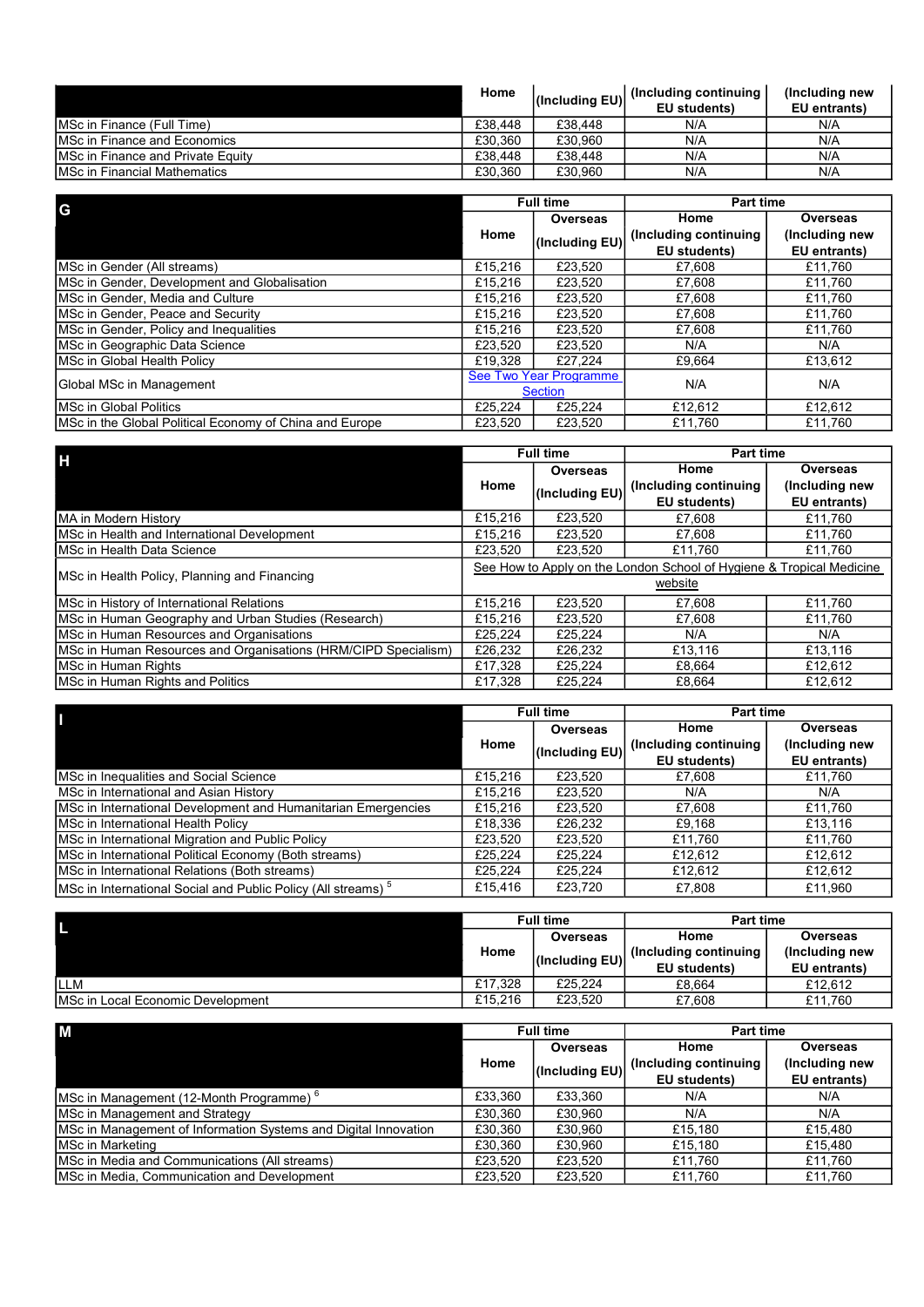| $\overline{O}$                              | <b>Full time</b>       |                        | Part time           |              |
|---------------------------------------------|------------------------|------------------------|---------------------|--------------|
|                                             | Overseas               |                        | Home                | Overseas     |
|                                             | Home<br>(Including EU) | (Including continuing) | (Including new      |              |
|                                             |                        |                        | <b>EU</b> students) | EU entrants) |
| IMSc in Operations Research and Analytics   | £25.224                | £25.224                | £12.612             | £12.612      |
| MSc in Organisational and Social Psychology | £23.520                | £23.520                | £11.760             | £11.760      |

| $\overline{P}$                                         | <b>Full time</b> |                        | <b>Part time</b>      |                 |
|--------------------------------------------------------|------------------|------------------------|-----------------------|-----------------|
|                                                        |                  | Overseas               | Home                  | <b>Overseas</b> |
|                                                        | Home             | (Including EU)         | (Including continuing | (Including new  |
|                                                        |                  |                        | EU students)          | EU entrants)    |
| Master of Public Administration (MPA)                  |                  | <b>See MPA Section</b> | N/A                   | N/A             |
| Master of Public Policy (MPP)                          | £35,152          | £35,152                | N/A                   | N/A             |
| MSc in Philosophy and Public Policy                    | £23,520          | £23,520                | £11,760               | £11,760         |
| MSc in Philosophy of Science                           | £15,216          | £23,520                | £7,608                | £11,760         |
| MSc in Philosophy of the Social Sciences               | £15,216          | £23,520                | £7,608                | £11,760         |
| MSc in Political Economy of Europe                     | £23,520          | £23,520                | £11,760               | £11,760         |
| MSc in Political Economy of Late Development           | £15,216          | £23,520                | N/A                   | N/A             |
| MSc in Political Science and Political Economy         | £23,520          | £23,520                | £11.760               | £11,760         |
| MSc in Political Sociology                             | £15,216          | £23,520                | £7,608                | £11.760         |
| MSc in Political Theory                                | £15,216          | £23,520                | £7,608                | £11,760         |
| MSc in Politics and Communication                      | £23,520          | £23,520                | £11,760               | £11,760         |
| MSc in Psychology of Economic Life                     | £17,328          | £23,520                | £8,664                | £11,760         |
| MSc in Public Policy and Administration (Both streams) | £23.520          | £23,520                | £11.760               | £11,760         |

| $\mathbf Q$                                      |         | <b>Full time</b> | <b>Part time</b>       |                |
|--------------------------------------------------|---------|------------------|------------------------|----------------|
|                                                  |         |                  | Home                   | Overseas       |
|                                                  | Home    | (Including EU)   | (Including continuing) | (Including new |
|                                                  |         |                  | EU students)           | EU entrants)   |
| IMSc in Quantitative Economic History            | £15.216 | £23.520          | £7.608                 | £11.760        |
| IMSc in Quantitative Methods for Risk Management | £30.360 | £30.960          | £15.180                | £15.480        |

| $\mathsf{R}$                               |                        | <b>Full time</b>       | Part time      |                 |
|--------------------------------------------|------------------------|------------------------|----------------|-----------------|
|                                            |                        | Overseas               | Home           | <b>Overseas</b> |
|                                            | Home<br>(Including EU) | (Including continuing) | (Including new |                 |
|                                            |                        |                        | EU students)   | EU entrants)    |
| IMSc in Real Estate Economics and Finance  | £26.904                | £26,904                | £13.452        | £13.452         |
| MSc in Regional and Urban Planning Studies | £15.216                | £23.520                | £7.608         | £11.760         |
| MSc in Regulation (Both streams)           | £15.216                | £23.520                | £7.608         | £11.760         |
| <b>I</b> MSc in Risk and Finance           | £30.360                | £30.960                | N/A            | N/A             |

| <sub>S</sub>                                                    | <b>Full time</b> |                | <b>Part time</b>       |                |
|-----------------------------------------------------------------|------------------|----------------|------------------------|----------------|
|                                                                 | <b>Overseas</b>  |                | Home                   | Overseas       |
|                                                                 | Home             | (Including EU) | (Including continuing) | (Including new |
|                                                                 |                  |                | EU students)           | EU entrants)   |
| MSc in Social and Cultural Psychology                           | £15.216          | £23.520        | £7.608                 | £11,760        |
| MSc in Social and Public Communication                          | £15,216          | £23,520        | £7,608                 | £11,760        |
| MSc in Social Anthropology (All streams)                        | £15,216          | £23,520        | £7,608                 | £11,760        |
| MSc in Social Innovation and Entrepreneurship '                 | £31,860          | £32.460        | £15,930                | £16,230        |
| <b>IMSc in Social Research Methods</b>                          | £15.216          | £23.520        | £7,608                 | £11,760        |
| <b>IMSc in Sociology</b>                                        | £15,216          | £23.520        | £7,608                 | £11.760        |
| MSc in Statistics (including the Research stream and the Social | £15,216          | £23,520        | £7.608                 | £11,760        |
| <b>MSc in Statistics (Financial Statistics - both streams)</b>  | £30,360          | £30,960        | £15,180                | £15,480        |
| MSc in Strategic Communications                                 | £23.520          | £23.520        | £11,760                | £11,760        |

| <b>Full time</b><br>Overseas |         | Part time              |                |
|------------------------------|---------|------------------------|----------------|
|                              |         | Home                   | Overseas       |
| Home                         |         | (Including continuing) | (Including new |
|                              |         | EU students)           | EU entrants)   |
| £15,216                      | £23.520 | £7.608                 | £11.760        |
|                              |         |                        | (Including EU) |

|                                     |                        | <b>Full time</b> | <b>Part time</b>      |                 |
|-------------------------------------|------------------------|------------------|-----------------------|-----------------|
|                                     | Overseas               |                  | Home                  | <b>Overseas</b> |
|                                     | Home<br>(Including EU) |                  | (Including continuing | (Including new  |
|                                     |                        |                  | EU students)          | EU entrants)    |
| MSc in Urbanisation and Development | £15,216                | £23.520          | £7.608                | £11.760         |

5. Students on the MSc International Social and Public Policy benefit from an enhanced programme of events and activities for which an additional £200 is included in the quoted fee. For part time students the £200 is included in the fee for year 1.

6. Students on the MSc Management attend an international study trip over the summer, which is included in the quoted fee.

7. Students on the MSc Social Innovation and Entrepreneurship have a field trip, which is included in the quoted fee.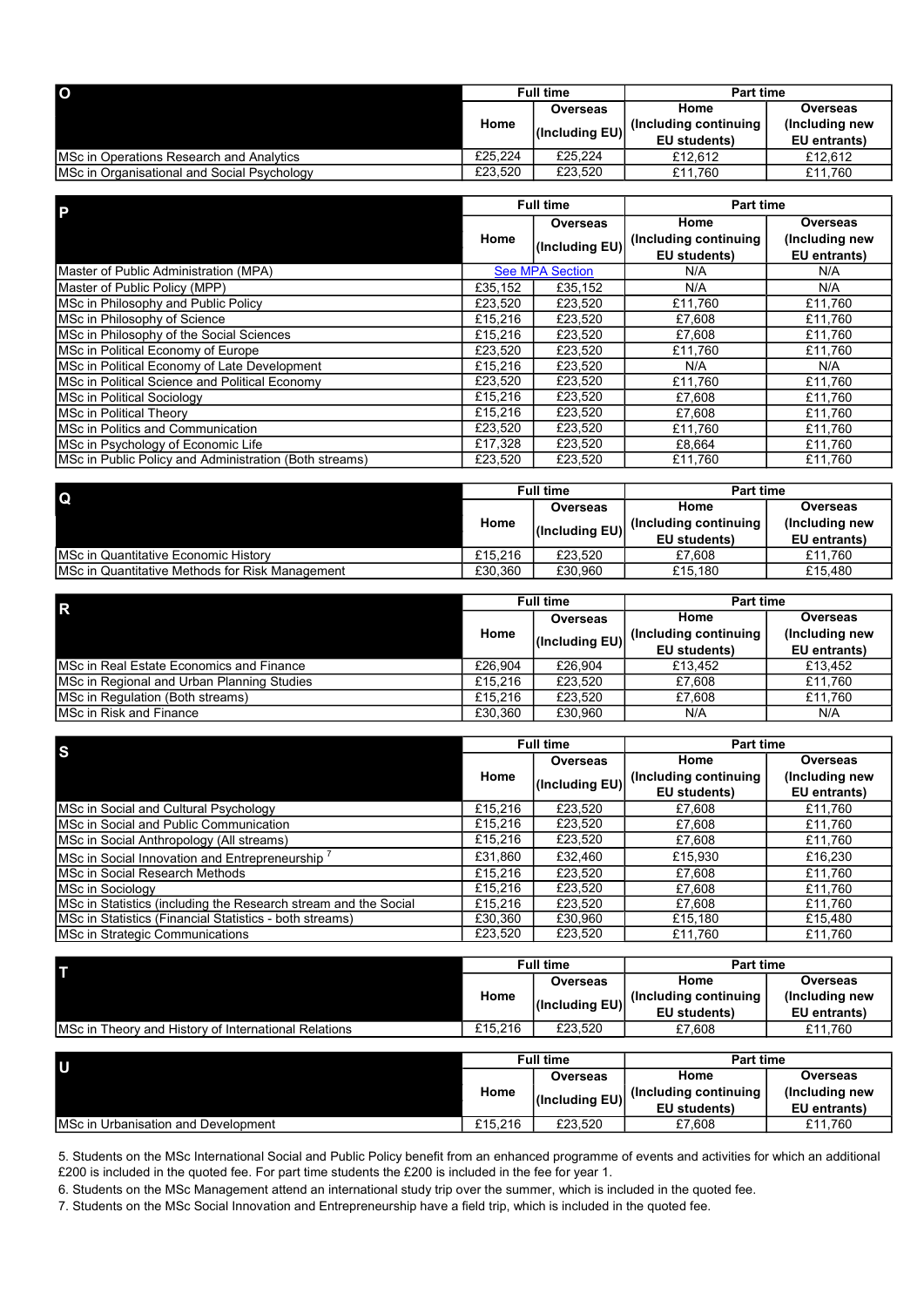# Double Degree and Two-Year Programmes

# Double Degrees For Starters in 2021/22

|                                                                                                                                                                                                            | 2021/22            |                                   | 2022/23            |                                   |  |
|------------------------------------------------------------------------------------------------------------------------------------------------------------------------------------------------------------|--------------------|-----------------------------------|--------------------|-----------------------------------|--|
| Year One (2021/22) at LSE                                                                                                                                                                                  | Home               | <b>Overseas</b><br>(Including EU) | Home               | <b>Overseas</b><br>(Including EU) |  |
| MSc in Global Media and Communications (with USC, Fudan or UCT)                                                                                                                                            | £23,520            | £23,520                           | <b>Partner Fee</b> |                                   |  |
| LSE-Fudan Double Masters in the Global Political Economy of China<br>and Europe                                                                                                                            | £23.520            | £23.520                           | <b>Partner Fee</b> |                                   |  |
| LSE-Fudan Double Masters in Financial Statistics and Chinese<br>Economy                                                                                                                                    | £30,360            | £30,960                           | Partner Fee        |                                   |  |
| LSE-Fudan Double Masters in International Social and Public Policy $^8$                                                                                                                                    | £15,416            | £23,720                           | <b>Partner Fee</b> |                                   |  |
| Year Two (2022/23) at LSE (provisional fees)                                                                                                                                                               | Home               | <b>Overseas</b><br>(Including EU) | Home               | <b>Overseas</b><br>(Including EU) |  |
| LSE-Bocconi Double Masters in European and International Public<br><b>Policy and Politics</b>                                                                                                              |                    | <b>Partner Fee</b>                | £24,456            | £24,456                           |  |
| LSE-Columbia Double MSc in International and World History                                                                                                                                                 | Partner Fee        |                                   | £24.456            | £24.456                           |  |
| LSE-NUS Double MSc in Asian and Global History                                                                                                                                                             | Partner Fee        |                                   | £24,456            | £24.456                           |  |
| LSE-PKU Double MSc in International Affairs                                                                                                                                                                | <b>Partner Fee</b> |                                   | £24,456            | £24,456                           |  |
| LSE-PKU Double Degree in Public Administration and Government<br>(MSc in Public Policy and Administration)                                                                                                 | <b>Partner Fee</b> |                                   | £24,456            | £24,456                           |  |
| LSE-PKU Double Degree in Environmental Policy, Technology and<br>Health:                                                                                                                                   | Partner Fee        |                                   |                    |                                   |  |
| MSc in Environment & Development or                                                                                                                                                                        |                    |                                   | £18,024            | £26,232                           |  |
| MSc in Environmental Economics & Climate Change or                                                                                                                                                         |                    |                                   | £20,136            | £27.984                           |  |
| MSc in Environmental Policy & Regulation                                                                                                                                                                   |                    |                                   | £15,816            | £24,456                           |  |
| LSE-Sciences Po Double Masters in European Studies:<br>MSc in European and International Public Policy or<br>MSc in Culture and Conflict in a Global Europe or<br>MSc in Political Economy of Europe       | Partner Fee        |                                   | £24,456            | £24,456                           |  |
| LSE-Sciences Po Double Degree in the Political Economy of<br>Development                                                                                                                                   | <b>Partner Fee</b> |                                   | £24,456            | £24,456                           |  |
| MSc in Urban Policy (MSc in Local Economic Development or MSc in<br>Regional and Urban Planning Studies)                                                                                                   | <b>Partner Fee</b> |                                   | £15,816            | £24,456                           |  |
| Sciences Po-LSE Double Degree in Affaires Internationales and<br>International Relations / International Political Economy:<br>MSc in International Political Economy or<br>MSc in International Relations | <b>Partner Fee</b> |                                   | £26,232            | £26,232                           |  |

|                                                                                           |         | 2021/22         | 2022/23 |                |
|-------------------------------------------------------------------------------------------|---------|-----------------|---------|----------------|
| Year One institution optional                                                             | Home    | Overseas        | Home    | Overseas       |
|                                                                                           |         | l(Including EU) |         | (Including EU) |
| JMA in Global Studies: A European Perspective (MSc in Global History<br>(Erasmus Mundus)) | £15.216 | £23.520         | £15,816 | £24.456        |

| Two-Year Programmes For Starters in 2021/22 |         |                            |         |                            |
|---------------------------------------------|---------|----------------------------|---------|----------------------------|
|                                             |         | 2021/22                    | 2022/23 |                            |
|                                             | Home    | Overseas<br>(Including EU) | Home    | Overseas<br>(Including EU) |
| Global MSc in Management                    | £31.360 | £31.960                    | £31.584 | £32,208                    |
| <b>IMSc in Economics</b>                    | £23.520 | £23.520                    | £31.584 | £32,208                    |

8. Students on LSE-Fudan Double Masters in International Social and Public Policy benefit from an enhanced programme of events and activities in their first year at LSE, for which an additional £200 is included in the quoted fee.

| Master of Public Administration (MPA) - Including All Specialisms |         |                |                    |                 |  |
|-------------------------------------------------------------------|---------|----------------|--------------------|-----------------|--|
|                                                                   | 2021/22 |                | 2022/23            |                 |  |
|                                                                   | Home    | Overseas       | Home               | <b>Overseas</b> |  |
|                                                                   |         | (Including EU) |                    | (Including EU)  |  |
| Two years at LSE (2021/22 and 2022/23)                            |         | £26,383        | £26,383            |                 |  |
| Year 1 at LSE (2021/22); Year 2 (2022/23) at Partner Institution  | £26,383 |                | <b>Partner Fee</b> |                 |  |
| Year 1 at Partner Institution (2021/22); Year 2 at LSE (2022/23)  |         | Partner Fee    | £26,383            |                 |  |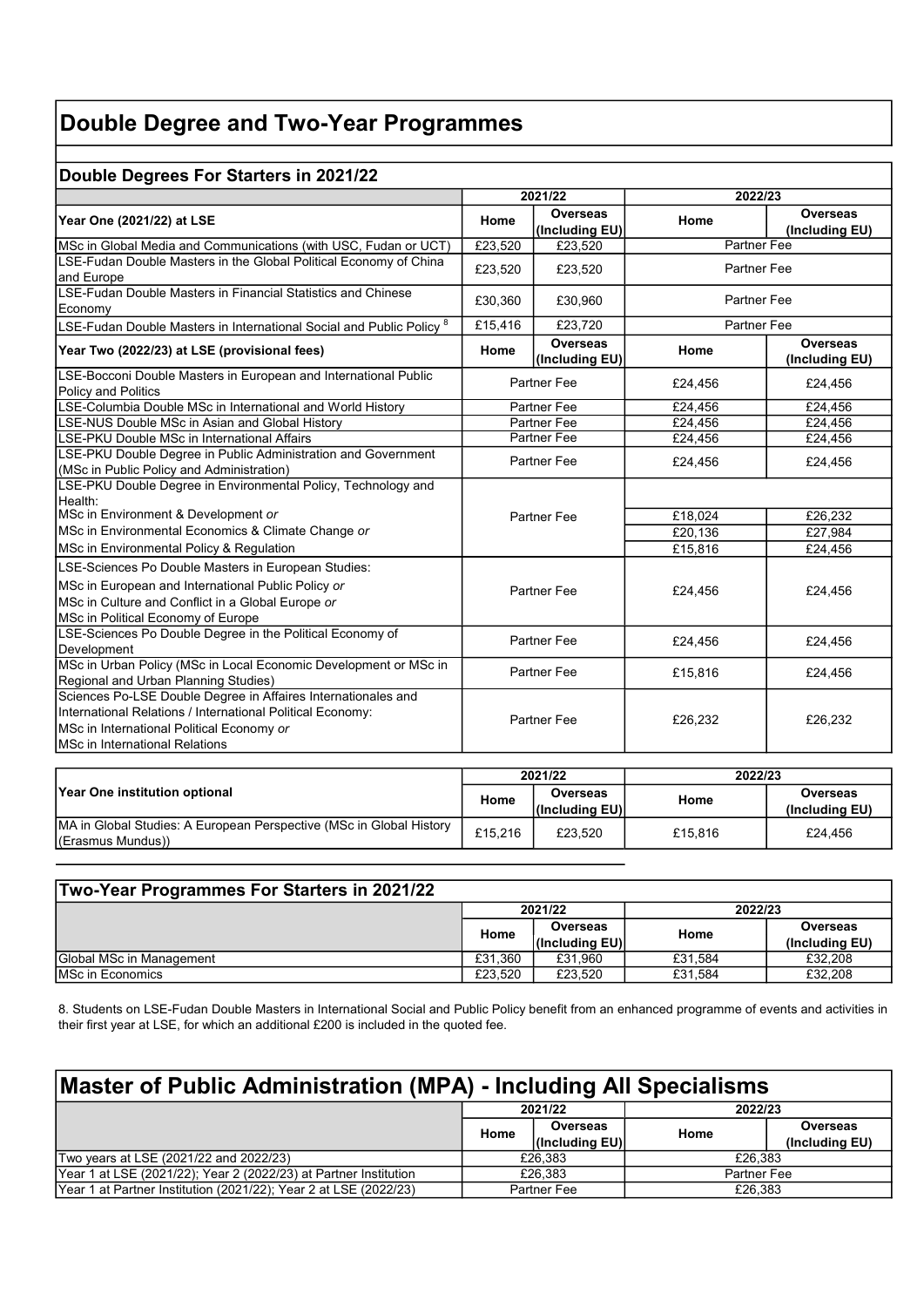# Executive Masters

|                                                                                                     | 2021/22                                |                            | 2022/23 |                            |
|-----------------------------------------------------------------------------------------------------|----------------------------------------|----------------------------|---------|----------------------------|
|                                                                                                     | Home                                   | Overseas<br>(Including EU) | Home    | Overseas<br>(Including EU) |
| Executive MSc in Behavioural Science                                                                | £35,433                                | £35.433                    | N/A     | N/A                        |
| <b>Executive Master's in Cities</b>                                                                 | £36,275                                | £36.275                    | N/A     | N/A                        |
| Executive MSc in Evaluation of Health Care Interventions and<br>Outcomes in collaboration with NICE | £14,040                                | £14.040                    | £14,040 | £14,040                    |
| MSc in Finance (Part Time)                                                                          | £19,224                                | £19.224                    | £19,224 | £19.224                    |
| Executive Global MSc Management <sup>9</sup>                                                        | £65,724                                | £65.724                    | N/A     | N/A                        |
| Executive MSc in Health Economics, Outcomes and Management in<br>Cardiovascular Sciences            | £15,020                                | £15.020                    | £15,020 | £15,020                    |
| Executive MSc in Health Economics, Policy and Management                                            | £11,662                                | £11.662                    | £11.662 | £11,662                    |
| <b>Executive MSc in International Strategy and Diplomacy</b>                                        | £30.368                                | £30.368                    | N/A     | N/A                        |
| Executive Master's in Law <sup>10</sup>                                                             | £3,750 per module<br>£3,750 per module |                            |         |                            |
| <b>Executive MPA</b>                                                                                | £16,929                                | £16.929                    | £16.929 | £16.929                    |
| <b>Executive MSc in Social Business and Entrepreneurship</b>                                        | £33.280                                | £33.280                    | N/A     | N/A                        |

The 2021 fees listed above for Executive MSc programmes are for new entrants; students in year two of an Executive MSc programme should refer to the Table of Fees from the previous year for their continuing fees.

9. The fee charged for the Executive Global MSc Management is the total tuition fee for the whole two-year programme.

10. In addition to the module fee listed for the Executive Master's in Law, students are required to pay a registration fee of £600 for this programme.

# MPhil/ MRes/ PhD Programmes

|                                                                     | <b>Full time</b>                                        |                                               | <b>Part time</b>                              |                                            |
|---------------------------------------------------------------------|---------------------------------------------------------|-----------------------------------------------|-----------------------------------------------|--------------------------------------------|
|                                                                     | Home $1112$<br>(including<br>continuing EU<br>students) | Overseas<br>(including<br>new EU<br>entrants) | Home<br>(Including continuing<br>EU students) | Overseas<br>(Including new<br>EU entrants) |
| Old MPhil/PhD Structure - this fee structure applies to students    |                                                         |                                               |                                               |                                            |
| starting prior to 2013/14                                           |                                                         |                                               |                                               |                                            |
| MPhil/ PhD (second year)                                            | £4,500                                                  | £20,136                                       | £2,250                                        | £10,068                                    |
| MPhil/ PhD (third year)                                             | £3,388                                                  | £15,096                                       | £1,694                                        | £7,548                                     |
| MPhil/ PhD (continuation fee)                                       | £792                                                    | £792                                          | £792                                          | £792                                       |
| New MPhil/PhD structure - this fee structure applies to students    |                                                         |                                               |                                               |                                            |
| starting from 2013/14 onwards                                       |                                                         |                                               |                                               |                                            |
| MPhil/ PhD (first year)                                             | £4,500                                                  | £20,136                                       | £2,250                                        | £10,068                                    |
| MPhil/ PhD (second year)                                            | £4,500                                                  | £20,136                                       | £2,250                                        | £10,068                                    |
| MPhil/ PhD (third year)                                             | £4,500                                                  | £20,136                                       | £2.250                                        | £10.068                                    |
| MPhil/ PhD (fourth year)                                            | £0                                                      | E <sub>0</sub>                                | £2.250                                        | £10,068                                    |
| MPhil/PhD (exceptional registration beyond the fourth year)         | £4,500                                                  | £20,136                                       | £2,250                                        | £10,068                                    |
| MRes/PhD (1 + 4) structure - this fee structure applies to students |                                                         |                                               |                                               |                                            |
| starting from 2015/16 onwards                                       |                                                         |                                               |                                               |                                            |
| MRes (first year)                                                   | £4,500                                                  | £20,136                                       | £2,250                                        | £10,068                                    |
| PhD (first year)                                                    | £4.500                                                  | £20.136                                       | £2.250                                        | £10,068                                    |
| PhD (second year)                                                   | £4,500                                                  | £20,136                                       | £2,250                                        | £10,068                                    |
| PhD (third year)                                                    | £4,500                                                  | £20,136                                       | £2,250                                        | £10,068                                    |
| PhD (fourth year)                                                   | £0                                                      | £0                                            | £2.250                                        | £10,068                                    |
| PhD (exceptional registration beyond the fourth year)               | £4,500                                                  | £20,136                                       | £2,250                                        | £10,068                                    |
| MRes/PhD (2 + 3) structure - this fee structure applies to students |                                                         |                                               |                                               |                                            |
| İstarting from 2020/21 onwards                                      |                                                         |                                               |                                               |                                            |
| MRes (first year)                                                   | £4,500                                                  | £20,136                                       | £2,250                                        | £10,068                                    |
| MRes (second year)                                                  | £4,500                                                  | £20.136                                       | E2,250                                        | £10,068                                    |
| PhD (first year)                                                    | £4.500                                                  | £20,136                                       | £2,250                                        | £10,068                                    |
| PhD (second year)                                                   | £4,500                                                  | £20,136                                       | £2,250                                        | £10,068                                    |
| PhD (third year)                                                    | £0                                                      | £0                                            | £2.250                                        | £10,068                                    |
| PhD (exceptional registration beyond the third year)                | £4,500                                                  | £20,136                                       | £2,250                                        | £10,068                                    |
| MRes/PhD $(2 + 4)$ structure - this structure applies to student    |                                                         |                                               |                                               |                                            |
| starting from 2015/16 onwards                                       |                                                         |                                               |                                               |                                            |
| MRes (first year)                                                   | £4,500                                                  | £20,136                                       | £2,250                                        | £10,068                                    |
| MRes (second year)                                                  | £4,500                                                  | £20.136                                       | £2,250                                        | £10,068                                    |
| PhD (first year)                                                    | £4,500                                                  | £20,136                                       | £2,250                                        | £10,068                                    |
| PhD (second year)                                                   | £4,500                                                  | E20,136                                       | £2,250                                        | £10,068                                    |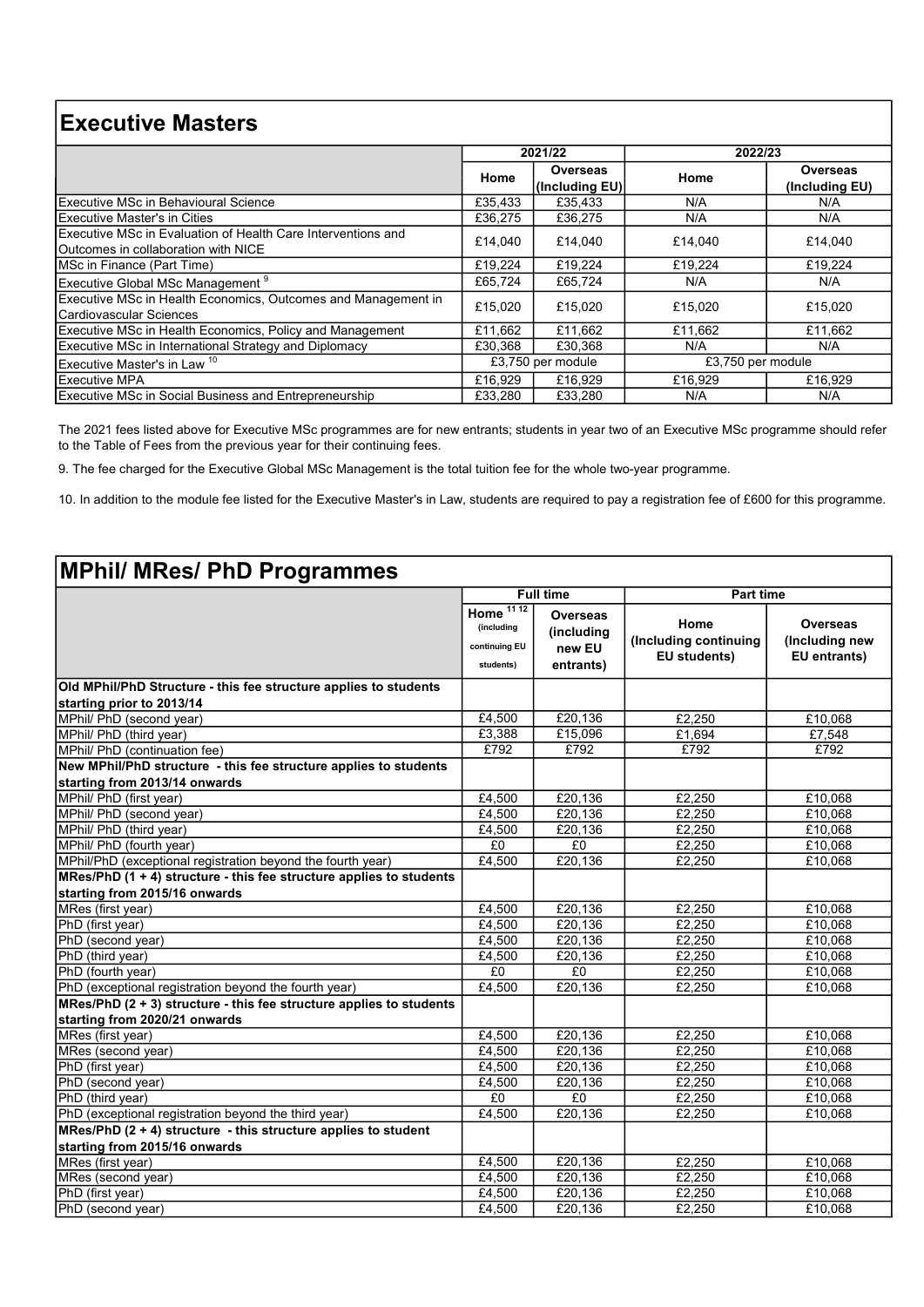| <b>IPhD</b><br>(third<br>vear                                                                 | .500<br>ົ<br>-4 | 136<br>£20.  | £2.250           | £10.068 |
|-----------------------------------------------------------------------------------------------|-----------------|--------------|------------------|---------|
| <b>IPhD</b><br>(fourth year)                                                                  | $\sim$<br>LU.   | $\sim$<br>⊥∪ | よう つらい<br>LZ.ZJU | £10,068 |
| <b>IPhD</b><br>: fourth<br>the<br>vear<br><i>(exceptional</i> )<br>i registration<br>bevona י | .500<br>۰4      | .136<br>£20. | よう つらい<br>LZ.ZJU | £10.068 |

|                            | <b>Full time</b> |                            | Per term |                                   |
|----------------------------|------------------|----------------------------|----------|-----------------------------------|
|                            | Home             | Overseas<br>(including EU) | Home     | <b>Overseas</b><br>(including EU) |
| Visiting research students | £4.500           | £4,500                     | £1.500   | £1,500                            |

11. The School chooses to set its Home research student fee in line with the level set by the UK Research Councils. The amount of £4,500 shown here was confirmed in January 2021.

12. For EU students: from 2021/22 the Home fee status only includes EU students where they started their programme in a previous year. New EU entrants to postgraduate programmes in 2021/22 or subsequent years will only be eligible for Home fee status if they fulfil UK immigration criteria, otherwise they will be classed as the Overseas fee category.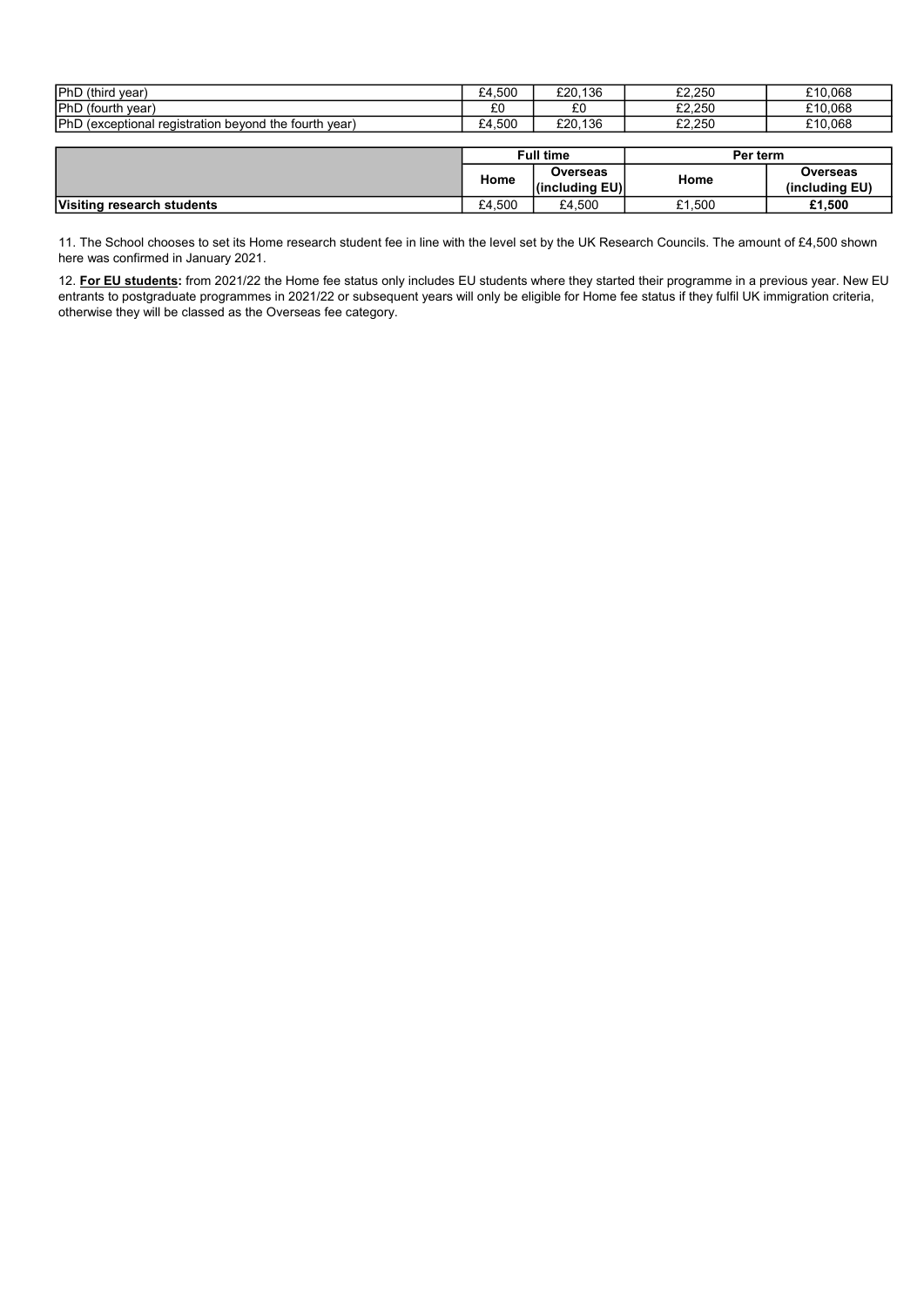## **MPHIL/PHD FULL-TIME FEE STRUCTURE**

The tuition fee structure for full-time MPhil/PhD programmes can be found in **Table 1**. The tuition fee for the first three years of study will be subject to inflationary increases in each year. In the fourth year, no fee will be charged. If the School grants an extension to the registration period beyond the fourth year of study then the full research fee will be charged for that year and any subsequent years, i.e. from the fifth year onwards students will recommence paying fees.

|                                   | Home/EU                     | Overseas                    |
|-----------------------------------|-----------------------------|-----------------------------|
| MPhil/PhD - Year 1                | £ Full research fee payable | E Full research fee payable |
| MPhil/PhD - Year 2                | £ Full research fee payable | E Full research fee payable |
| MPhil/PhD - Year 3                | £ Full research fee payable | E Full research fee payable |
| MPhil/PhD - Year 4                | $£0$ fee                    | £0 fee                      |
| <b>Registration beyond Year 4</b> | £ Full research fee payable | £ Full research fee payable |

#### **Table 1 – MPhil/PhD fee structure**

Tuition fees are reviewed annually and are subject to change. The relevant Table of Fees should be checked for the fee amount each year, e.g. for a student starting in 2021/22 the 2021/22 Table of Fees should be checked for fees payable in year 1, the 2022/23 Table of Fees should be checked for fees payable in year 2, and so on. The exact fees charged to each research student will take into account any periods of interruption, changes in mode and other relevant factors. For example, a proportion of the fee will be charged where special arrangements have been agreed for part-time study.

The maximum length of registration is four years for full-time research students. Exceptionally, the Research Degrees Subcommittee Chair may permit a student to continue to register beyond the maximum length of their programme. Students permitted to enter year 5 will be liable to pay the full fee amount for each further year of study plus any inflationary increase. The only exceptions are:

- Students who have submitted their thesis, and have been examined, but have a significant period of revisions to make, i.e. 12 months, may be allowed to re-register with a zero fee while making the revisions.
- Students with disabilities may be allowed to register beyond the maximum period of study at a zero fee if this has been recommended by the Disability and Wellbeing Service at the School as being a reasonable adjustment and recorded in an Inclusion Plan. Cases will be considered on an individual basis by the Research Degrees Subcommittee Chair in consultation with the Disability and Wellbeing Service.

### **MRES/PHD FEE STRUCTURES**

The structure of MRes/PhD programmes at the School differs from the standard MPhil/PhD structure both in terms of programme length and the fees charged.

There are three different MRes/PhD structures operating at the School:

### **MRES/PHD 1 + 4 PROGRAMME**

An initial MRes year followed by a four-year PhD programme. This structure applies to students entering with a taught postgraduate qualification on the following MRes/PhD programmes:

**MRes/PhD Anthropology MRes/PhD International Development MRes/PhD Political Science MRes/PhD Quantitative Economic History**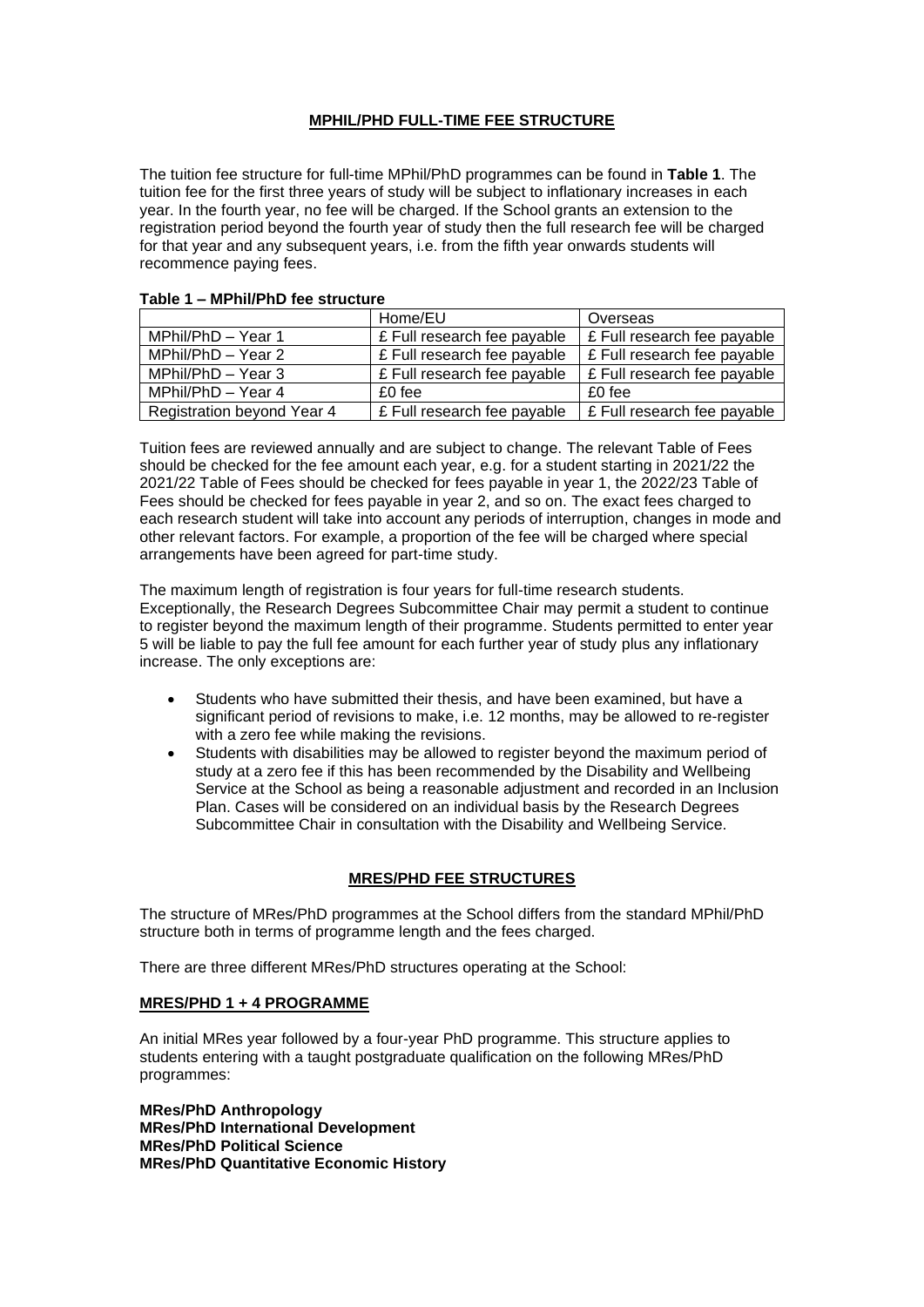The tuition fee structure for MPhil/PhD programmes can be found in **Table 1**. Students entering on to these programmes will be charged a full research fee for the MRes year, a full research fee for the first three years of their PhD and a zero fee for the remaining PhD year. If the School grants an extension to the registration period beyond the fourth year of PhD study then the full research fee will be charged. Where fees are charged, they will increase by inflation each year. Tuition fees are reviewed annually and are subject to change. The relevant Table of Fees should be checked for the fee amount each year, e.g. for a student starting in 2021/22 the 2021/22 Table of Fees should be checked for fees payable in year 1, the 2022/23 Table of Fees should be checked for fees payable in year 2, and so on. Exceptions may apply relating to thesis revisions and disability as detailed in the MPhil/PhD section.

| .                             |                             |                             |
|-------------------------------|-----------------------------|-----------------------------|
|                               | Home/EU                     | Overseas                    |
| MRes - Year 1                 | £ Full research fee payable | £ Full research fee payable |
| PhD - Year 1                  | £ Full research fee payable | £ Full research fee payable |
| $PhD - Year2$                 | £ Full research fee payable | £ Full research fee payable |
| $PhD - Year$ 3                | £ Full research fee payable | £ Full research fee payable |
| PhD - Year 4                  | £0 fee                      | £0 fee                      |
| Registration beyond Year 4 of | £ Full research fee payable | £ Full research fee payable |
| the PhD                       |                             |                             |

# **Table 2 – 1+4 MRes/ PhD fee structure**

### **MRES/PHD 2 + 3 PROGRAMME (FOR STUDENTS STARTING FROM 2020/21 ONWARDS)**

A two year MRes programme followed by a three year PhD programme. This structure applies to students entering with a taught postgraduate qualification on the following MRes/PhD programmes:

### **MRes/PhD Management – Employment Relations and Human Resources MRes/PhD Management - Organisational Behaviour MRes/PhD Management - Marketing**

The tuition fee structure for MPhil/PhD programmes can be found in **Table 1**. Students entering on to these programmes will be charged a full research fee for both years of the MRes, the full research fee for the first three years of their PhD and a zero fee for the remaining PhD year. If the School grants an extension to the registration period beyond the fourth year of PhD study then the full research fee will be charged. Where fees are charged, they will increase by inflation each year. Tuition fees are reviewed annually and are subject to change. The relevant Table of Fees should be checked for the fee amount each year, e.g. for a student starting in 2021/22 the 2021/22 Table of Fees should be checked for fees payable in year 1, the 2022/23 Table of Fees should be checked for fees payable in year 2, and so on. Exceptions may apply relating to thesis revisions and disability as detailed in the MPhil/PhD section.

|                               | Home/EU                     | Overseas                    |
|-------------------------------|-----------------------------|-----------------------------|
| MRes (first year)             | £ Full research fee payable | £ Full research fee payable |
| MRes (second year)            | £ Full research fee payable | £ Full research fee payable |
| PhD (first year)              | £ Full research fee payable | £ Full research fee payable |
| PhD (second year)             | £ Full research fee payable | £ Full research fee payable |
| PhD (third year)              | £0 fee                      | £0 fee                      |
| Registration beyond Year 4 of | £ Full research fee payable | £ Full research fee payable |
| the PhD                       |                             |                             |

**Table 3 – 2+3 MRes/ PhD fee structure**

### **MRES/PHD 2 + 4 PROGRAMME**